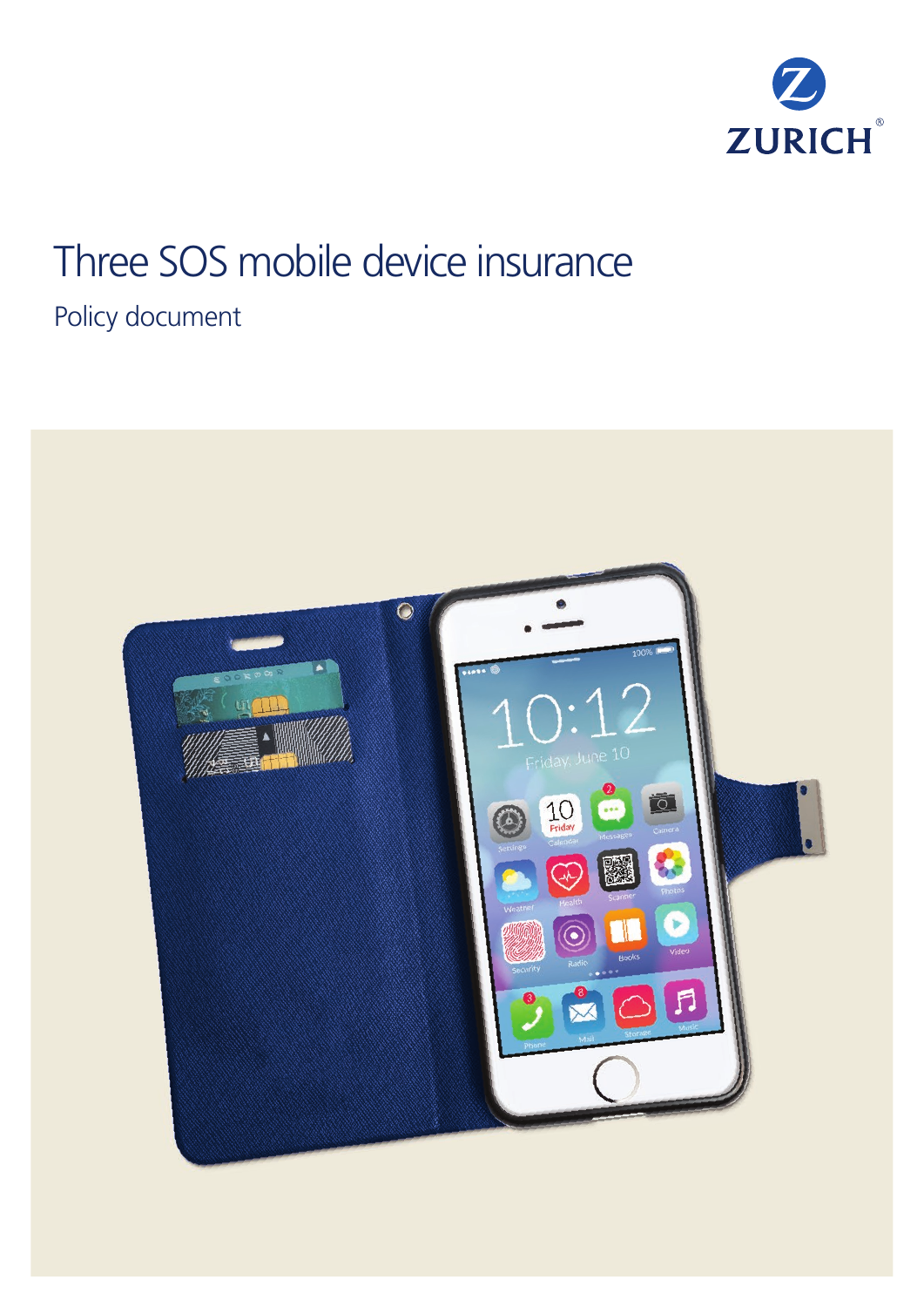#### **Introduction**

This insurance policy is underwritten by Zurich Insurance plc. Claims handling will be conducted by Fonecover Limited on behalf of Zurich Insurance plc.

Zurich Insurance plc, registered office Zurich House, Ballsbridge Park, Ballsbridge, Dublin 4, is authorised and regulated by the Central Bank of Ireland for General Insurance business.

We have agreed to provide policy cover, and have calculated the applicable premium, based on information provided by you or on your behalf including but not limited to:

- information provided in any application or Proposal Form or otherwise in response to specific questions asked by us; and/or
- information provided and recorded in any Schedule or Statement of Fact issued to you; and/or
- any declarations made by you or on your behalf; and/or
- any additional information voluntarily provided.

#### **Policy definitions**

The words and phrases defined in the policy have the same meaning wherever they appear in bold text throughout the policy document.

**Accidental Damage** – accidental damage to your device that is fortuitous, sudden and involves an external force.

**Device** – the item being proposed by you in your application for insurance and as featured in your policy schedule.

**Excess** – the monetary amount of any claim which is not recoverable under the insurance policy and is payable by you. This amount is shown on the policy schedule.

**Immediate family** – Your mother, father, son, daughter, spouse, domestic partner.

**Insured** – you, the person who owns the device in whose name the insurance policy is taken out (or anyone authorised by you to use the device) as stated on the policy schedule.

#### **Insurer** – Zurich Insurance plc.

**Limit of Indemnity** – the maximum value recoverable under the insurance policy.

**Loss** – the unforeseen loss of your device where you are permanently deprived of its use. It does not cover loss of the device where it has been intentionally left unattended.

#### **Phonecover** – Fonecover Limited.

**Refurbished device** – a device that has been returned to the manufacturer and then inspected, tested and restored to fully functioning factory standard condition. It is made up of new parts or parts equivalent to new. Refurbished devices go through the same approved manufacturer testing as new devices do, and are equivalent to new devices in performance and reliability.

**Terrorism** – means an act, including but not limited to the use of violence and/or threat thereof, of any person or group(s) of persons, whether acting alone or on behalf or in connection with any organisation(s) or government(s), committed for political or other purposes including the intention to influence any government and/or to put the public or any section of the public in fear.

**Theft** – the unlawful and intentional taking of the insured device from a secured premises or whilst the device is concealed and secured on or about the insured person, by force or intimidation.

**Unattended** – the device is either not visible to you or your proximity to the device is such that you cannot intervene should an incident occur that results in loss, theft or accidental damage to the device.

**We** or **us** – Zurich Insurance plc.

**You** – the insured, the person who owns the device in whose name the insurance policy is taken out (or anyone authorised by you to use the device) as stated on the policy schedule.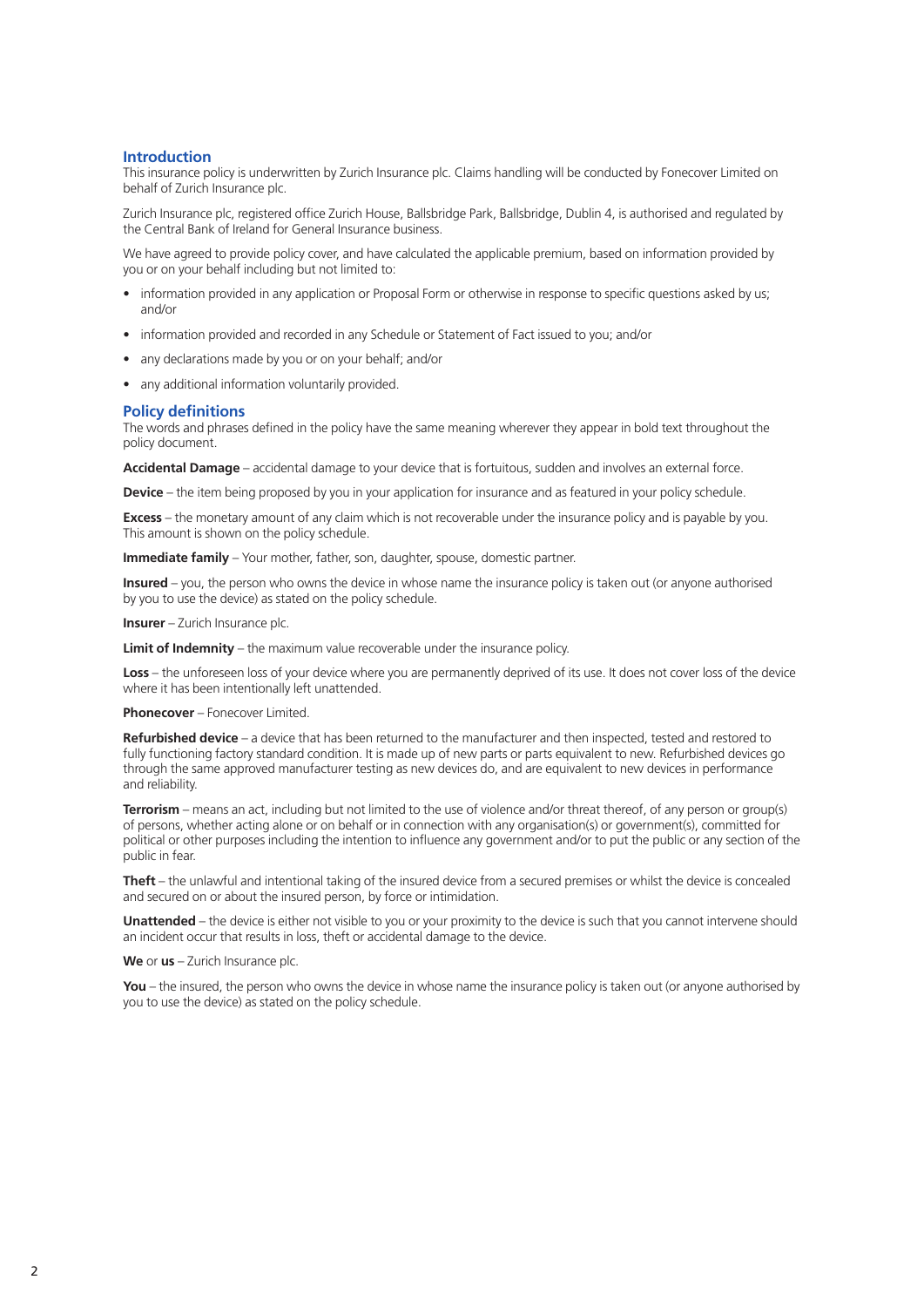#### **The cover provided**

In exchange for the payment of your premium Zurich Insurance plc will provide insurance for your **device** during the period of cover stated in the policy schedule, subject to the terms, conditions, and limitations shown below or as amended in writing by Zurich Insurance plc.

#### **Commencement of cover**

The cover period will commence on the date your application is accepted by Zurich Insurance plc, and confirmation of this date is included in the policy schedule.

#### **Period of cover**

The period whilst the **insured** continues to pay premium as required to the **insurer**. If **you** pay monthly for your policy, then your policy will automatically renew on a monthly basis on receipt of premium for up to maximum period of fifty-nine (59) months, as notified in the policy schedule. If **you** have paid an annual premium for the policy then the policy will be for a period of 12 months from the policy start date as notified in the policy schedule.

#### **Territorial limits**

This insurance only covers **devices** bought and used in Republic of Ireland. Cover is extended to include use of the **device** anywhere in the world up to a maximum of 60 days in total, in any single 12-month period.

Cover is provided under this product, in relation to your **device**, which is specified on the policy schedule **you** receive from **us**.

#### **Details of cover**

The cover provided under this policy in relation to your **device** depends on the type of device you have insured.

Where the **device you** have insured is a **Mobile Phone**, **Smartphone** or **iPhone** your cover is as follows:

- a) In the event of **accidental damage** to the **device**, **we** will arrange repair of the **device** by an authorised person unless it is damaged beyond economic repair. Where only part or parts of your **device** have been damaged, **we** will only repair or replace that part or parts. If the **device** is damaged beyond repair **we** will replace the **device** with a **refurbished device** of same or similar specification if available, or where a **refurbished device** is not available, replace your device with a new device of same or similar specification.
- b) In the event of **loss** or **theft** of the **device**, **we** will arrange replacement of the **device** with a **refurbished device** of same or similar specification if available, or where a **refurbished device** is not available, replace your device with a new device of same or similar specification. Where only part or parts of your **device** have been lost, stolen or destroyed, **we** will only replace that part or parts.

In the case of a) or b) the **limit of indemnity** shall in no case exceed a replacement value of €1,600 including VAT.

- c) In the case of a **Mobile Phone**, **Smartphone** or **iPhone**, sustaining **accidental damage** to batteries, phone chargers, ear pieces or carrying cases the **limit of indemnity** shall not exceed €130 including VAT.
- d) Where the **device you** have insured is a **Mobile Phone**, **Smartphone** or **iPhone**, and is the subject of **loss** or **theft**, **we** will pay the cost of any fraudulent calls made up to the **limit of indemnity** of €1600. The **loss** or **theft** must be reported by the **insured** within 24 hours of the **loss** or **theft** occurring, to the Gardaí and your Mobile Network Provider, Three Ireland to ensure that the SIM card is cancelled. The **limit of indemnity** shall not exceed €1600, including VAT, in respect of such fraudulent calls.

Where the **device you** have insured is an **iPad** or **Tablet** your cover is as follows:

- a) In the event of **accidental damage** to the **device**, **we** will arrange the repair of the device by an authorised person, unless it is damaged beyond economic repair. Where only part or parts of your **device** have been damaged, repair or replacement will be restricted to that part or parts. If the **device** is damaged beyond economic repair **we** will replace the **device** with a **refurbished device** of same or similar specification if available, or where a refurbished device is not available, replace your device with a new device of same or similar specification.
- b) In the event of **theft**, **we** will replace the device with a **refurbished device** of same or similar specification if available, or where a **refurbished device** is not available, replace your device with a new device of same or similar specification. Where only part or parts of your **device** have been stolen, **we** will only replace that part or parts.

In the case of both section a) or b) the **limit of indemnity** shall in no case exceed a replacement value of €1,000 including VAT.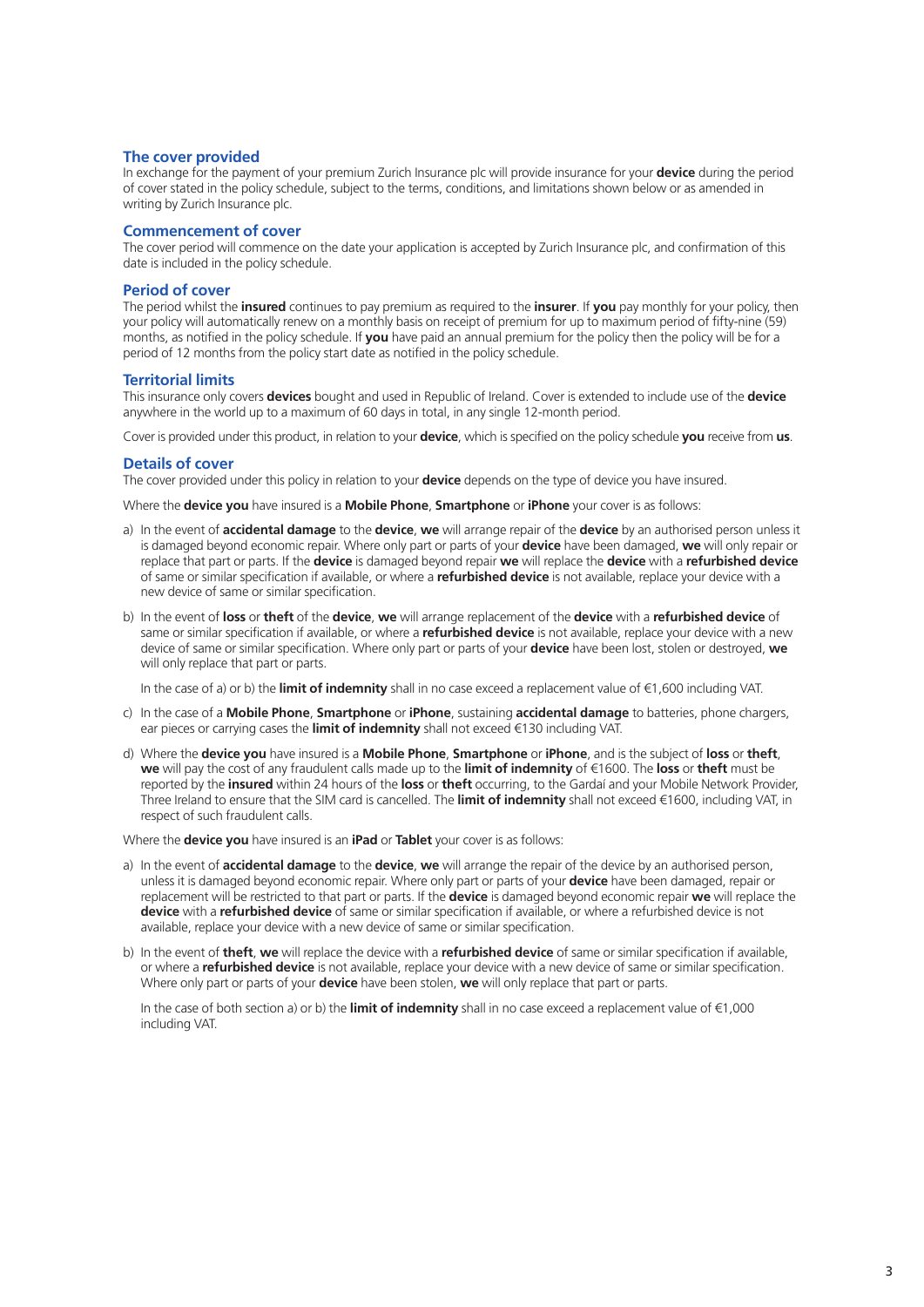#### **Exclusions applying to the cover**

- 1. The insurance policy does not cover:
	- a) depreciation or **loss**, destruction or damage arising from wear and tear or superficial scratching or cracking that does not affect the functionality of the mobile **device** or any process of heating, drying, cleaning, dyeing, alterations or repair to which the **device** insured is subjected,
	- b) in the case of a **Mobile Phone**, **Smartphone** or **iPhone**, **loss**, **theft**, destruction or damage unless your active Mobile Network SIM card is in the **Mobile Phone**, **Smartphone** or **iPhone**,
	- c) gradual deterioration, mechanical or electrical breakdown and software viruses,
	- d) **loss**, destruction or damage caused directly or indirectly by riots, strikes, civil commotion or any act of **terrorism**,
	- e) repairs to the **device** that are included in any warranty issued with the **device**,
	- f) **theft** from road vehicles unless such **theft** is from a locked boot or a closed glove compartment,
	- g) **loss** of use or any consequential **loss** arising from **loss**, destruction or damage of the **device**,
	- h) any **loss** of or damage to information or data or software contained in or stored on the **device** whether arising as a result of a claim paid by this insurance or otherwise,
	- i) subject to the conditions applying to cover, claims not received by **us** within 30 days of the incident date,
	- j) the value of any pre-paid call vouchers or call credit at the time of **loss**, **theft**, destruction or damage,
	- k) more than two claims where policy cover is accepted and repair or replacement occurs within any 12-month period,
	- l) damage caused by the **insured** as a result of not maintaining the **device** in accordance with the manufacturer's instructions,
	- m) **loss**, **theft** or **accidental damage** if the **device** serial number has been tampered with in any way,
	- n) unexplained **loss** of the **device**,
	- o) any expense, cost, consequential loss, liability or loss of or damage caused by, or directly or indirectly arising from or in connection with:
		- the loss of, alteration of or damage to or;
		- a reduction in the functionality, availability of or operation of;

a computer system, hardware, programme, software, data, information repository, microchip, integrated circuit or similar device in computer equipment or non-computer equipment that results from the malicious or negligent transfer (electronic or otherwise) of a computer programme that contains any malicious or damaging code including but not limited to computer virus, worm, logic bomb or trojan horse.

2. The cover provided by this policy does not apply where the **insured** is under 18 years of age.

#### **Excess**

The **insured** shall be required to pay an **excess** payment for each and every successful claim. The amount of this **excess** is as stated on your Policy Schedule.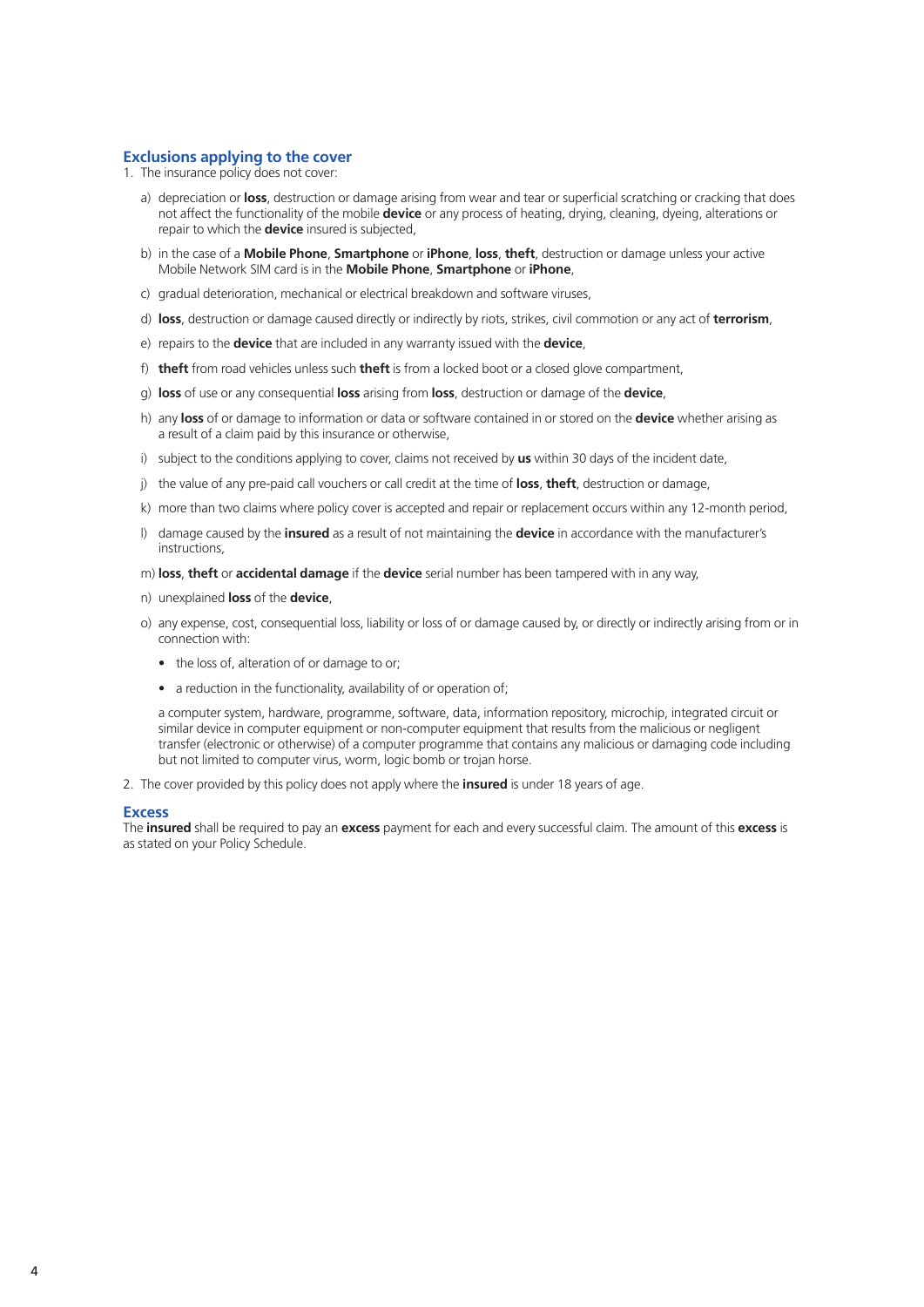## Conditions applying to the cover

#### **Pre-contractual Representations**

**You** acknowledge and accept the following:

- a) **you** have a legal duty prior to entering into this Policy and/or prior to the renewal of this Policy to provide responses to questions asked by **us** in relation to the risk(s) to be insured.
- b) a matter about which **we** ask a specific question is material to the risk undertaken by **us** or the calculation of the premium by **us**, or both.
- c) **you** have a legal duty to answer all questions asked by **us** honestly and with reasonable care.
- d) while **we** acknowledge that **you** have no legal duty of voluntary disclosure, **you** shall ensure that information which is voluntarily provided by you or on your behalf is provided honestly and with reasonable care.

#### **Remedies for Misrepresentation**

- a) The term "negligent misrepresentation" means a representation made without reasonable care but which was not fraudulent. Where a claim is made under the Policy but an answer which was provided, or information which was volunteered, by **you** or on your behalf involves a negligent misrepresentation, the remedy available to **us** shall reflect what **we** would have done had **we** been aware of the full facts and shall be based on a compensatory and proportionate test, as follows:
	- (i) if **we** would not have entered into the Policy on any terms, **we** may avoid the Policy from inception or renewal (as the case may be) and refuse all claims, but shall return the premium paid;
	- (ii) if **we** would have entered into the Policy, but on different terms, the Policy is to be treated as if it had been entered into on those different terms if **we** so require;
	- (iii) if **we** would have entered into the Policy, but would have charged a higher premium, **we** may reduce proportionately the amount to be paid on the relevant claim.
- b) Where an answer which was provided, or information which was volunteered, involves a negligent misrepresentation which is identified at a time prior to there being any claim under the Policy, **we** may either:
	- (i) give notice to **you** that in the event of a claim **we** will exercise the remedies in paragraphs (a)(i)-(iii) above as appropriate; and/or
	- (ii) terminate the Policy by giving reasonable notice.
- c) Where a claim is made under the Policy but an answer which was provided, or information which was volunteered, by **you** or on your behalf involves a fraudulent misrepresentation, or where any conduct by **you** or on your behalf (relative to the Policy or the steps leading to its formation) involves fraud of any other kind, **we** shall be entitled to avoid the Policy from the date of commencement or renewal (as the case may be) without return of premium.

#### **Precautions by the insured**

The **insured** shall take all reasonable steps to safeguard the insured **device** against **loss**, destruction, damage or **theft**.

#### **Recovered property**

Should **Phonecover** replace any **device** then the original **device** becomes the property of **Phonecover**. If the original **device** is recovered, the **insured** must return it to **Phonecover**.

#### **Assignment**

**You** cannot transfer the insurance to someone else or to any other **device** without written permission from **us**.

#### **Cancellation**

The **insurer** may cancel the cover at any time by sending fourteen (14) days' notice to your last known address and will return to **you** the amount of premium in respect of the unexpired period of insurance.

**You** have the right to cancel the policy by giving **us** notice in writing. **We** will return to **you** the amount of premium in respect of the unexpired period of insurance.

#### **Effect of Continuing Restrictive Conditions**

In this Policy, any term that imposes a Continuing Restrictive Condition, including one that is intended to reduce the risk of a particular type of loss, or reduce the risk of loss occurring at a particular time or in a particular location, shall be treated as a suspensive condition. This means that if:

- a) **you** breach any such term; and
- b) during the period of breach **you** suffer a relevant loss; and
- c) such breach increased, in the circumstances concerned, the risk of the loss suffered by **you**, we will have no liability for the loss.

A Continuing Restrictive Condition is any condition in this Policy, however expressed, that purports to require **you** to do, or not to do, a particular act or acts, or requires **you** to act, or not to act, in a particular manner (and any condition the effect of which is that a given set of circumstances is required to exist or to be maintained or not to exist shall be taken as falling within this definition).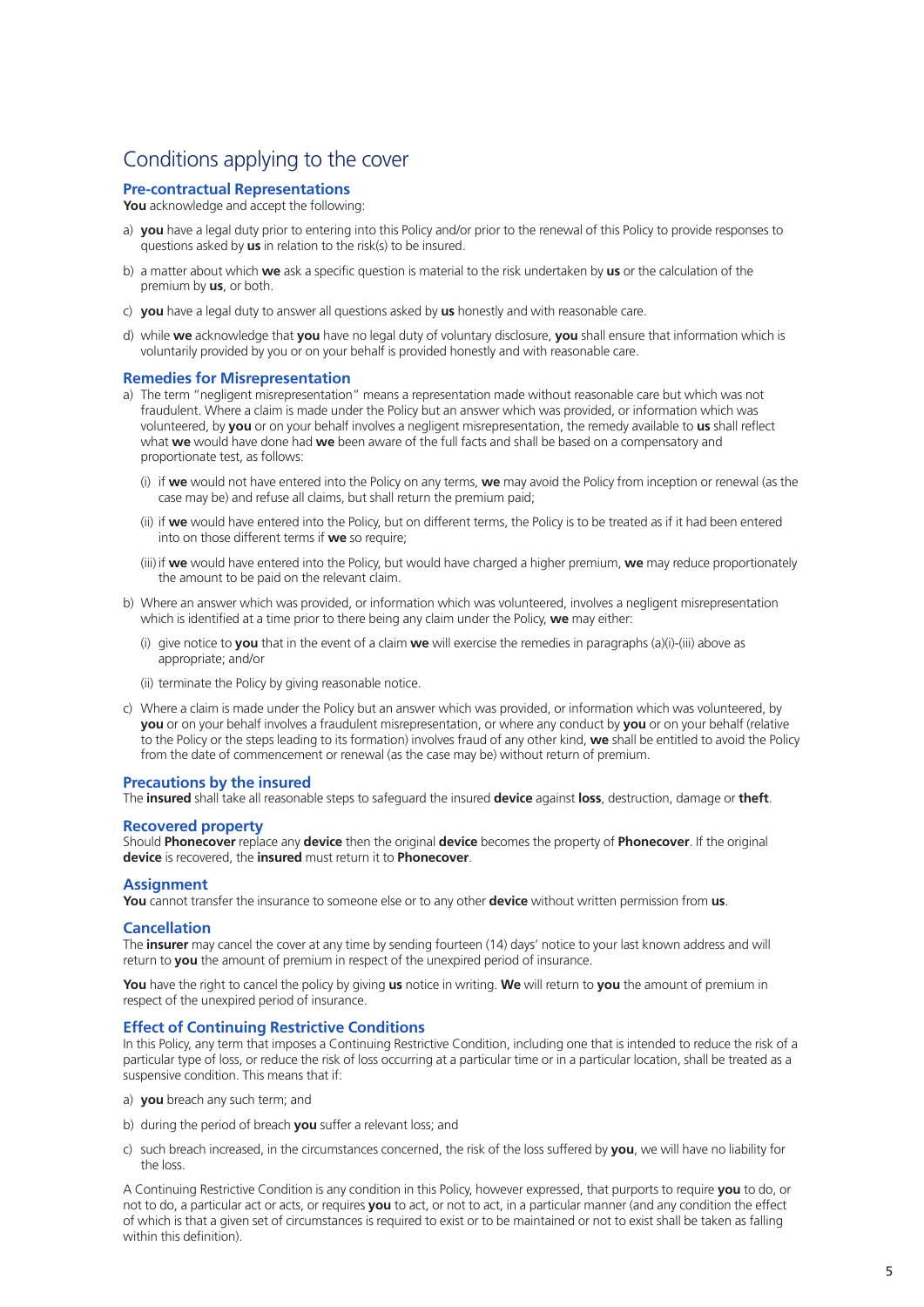#### **Duty to Comply with Policy Conditions**

- a) You must comply with the terms, limitations, Exceptions, Conditions and Endorsements of this Policy so far as they relate to anything to be done or complied with by **you**, to include **you** cooperating with **us** in the investigation of insured events, including by responding to reasonable requests for information in an honest and reasonably careful manner.
- b) Other than where expressly provided in this Policy, your compliance with the terms, limitations, Exceptions, Conditions and Endorsements of this Policy shall be a condition precedent to any liability on our behalf to make any payment under the Policy.
- c) Breach of any notification-related term or Condition will entitle **us** to refuse payment of a claim where **we** were prejudiced by the breach of the notification-related term or Condition in question.

#### **Change to Policy Details**

**You** must inform **us** about any changes to:

- the information provided in any application or Proposal Form or otherwise in response to specific questions asked by **us**; and/or
- the information provided and recorded in any Schedule or Statement of Fact issued to **you**; and/or
- the declarations made by **you** or on your behalf; and/or
- any additional information voluntarily provided.

#### **Claims conditions**

- 1. On the discovery of **loss**, **theft**, destruction or damage which may give rise to a claim the **insured** shall:
	- a) report the **loss** or **theft** of any **device** within 48 hours of discovery to Three Ireland to ensure your SIM card is suspended and/or your **device** is blacklisted,
	- b) report the **loss** or **theft** to the Gardaí within 48 hours of discovery of the said **loss** or **theft**,
	- c) complete the online claim form or fully complete a paper claim form (these can be located on the Three website), supply any additional details that may reasonably be required to substantiate the claim and return the completed claim form to **Phonecover** within 30 days of **loss, theft**, destruction or **accidental damage**,
	- d) provide a copy of the purchase receipt for the **device**. The proof of purchase must include the **device** IMEI/Serial number and a date the **device** was purchased from a Republic of Ireland VAT registered Company,
	- e) **you** must provide **Phonecover** with any receipts, documents or proof of purchase or repair, that it is reasonable for **Phonecover** to request.
- 2. **We** will pay the **insured** in respect of a maximum of two claims during any 12-month period. This limit excludes replacement of accidentally damaged batteries, phone chargers, ear pieces, phone covers or carrying cases not exceeding €150 including VAT and the cost of any fraudulent calls made, our liability shall not exceed €1,600, including VAT, in respect of such fraudulent calls.
- 3. Under the conditions of your policy, the **insured** shall disclose to the **insurer** all insurance and non-insurance related incidents whether or not they have given rise to a claim in respect of the **loss**, **theft**, destruction, damage or **theft** of your **device**.

#### **Fraudulent claims**

If a claim contains information that is false or misleading in any material respect and **you** either know that it is false or misleading or consciously disregard whether it is false or misleading, or a claim is otherwise fraudulent in any respect, ("Fraudulent Claim"), **we** shall be entitled to:

- a) refuse to pay the claim; and
- b) terminate the Policy by written notice in which case cover under the Policy shall be treated as having terminated with effect from the date on which the Fraudulent Claim was submitted.

In such circumstances of termination **we** shall refuse all liability to **you** under the Policy in respect of any claim made after the date of submission of the Fraudulent Claim (but not in respect of any claim(s) made before submission of the Fraudulent Claim) and **we** need not return any of the premiums paid under the Policy.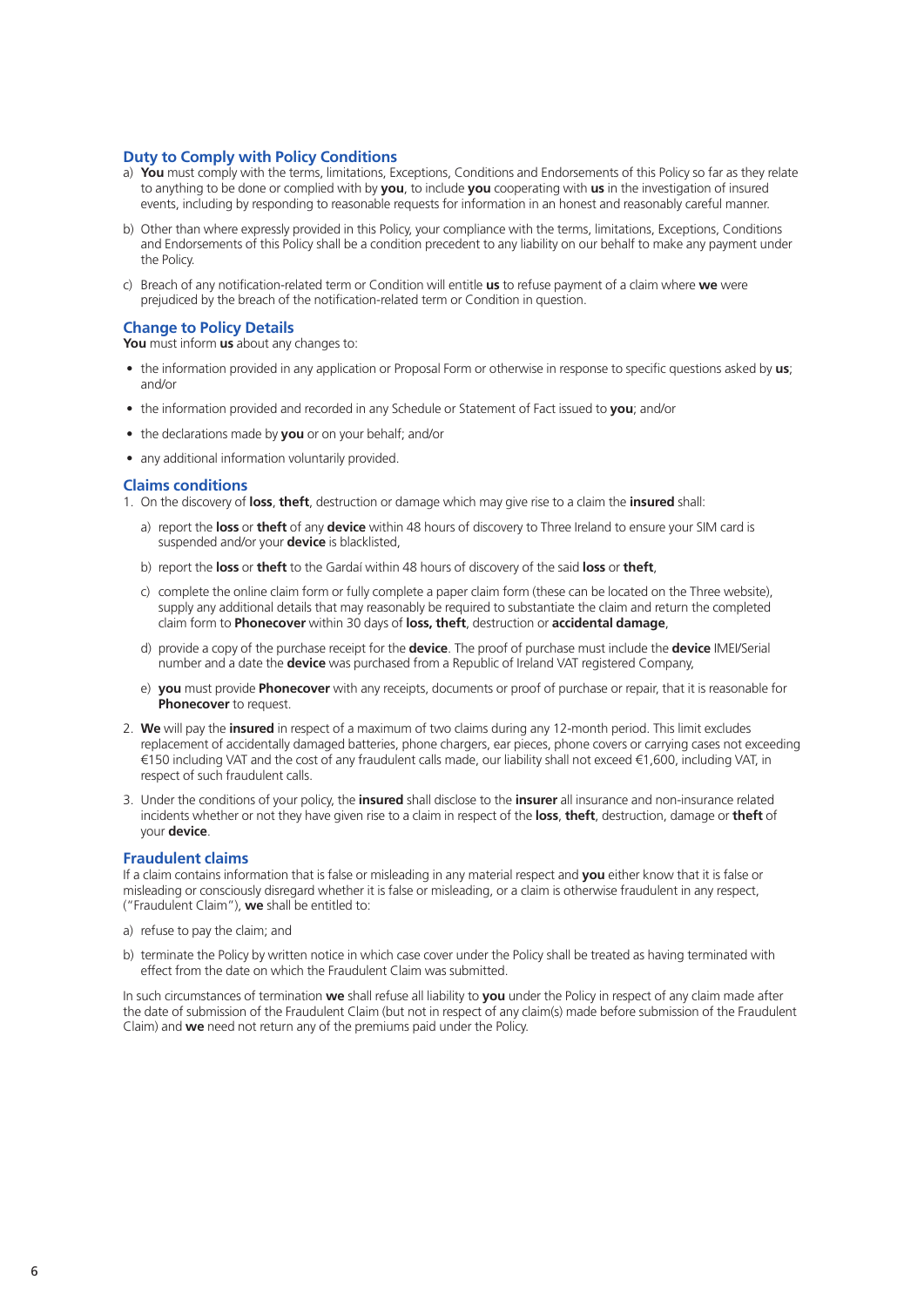### Policy Terms

#### **Alterations to annual premium and terms and conditions**

The **insurer** reserves the right to alter the premium payable and the terms and conditions applicable to the policy at any time. In such event the **insured** will receive written notification of such amendments to the premium payable and the terms and conditions applicable to the policy. If **you** do not agree to these changes **you** have the right to cancel the policy by giving **us** confirmation in writing and **we** will return to **you** the amount of premium in respect of the unexpired period of insurance. No return of premium will be allowed if **you** made a claim during the current period of insurance.

#### **Stamp Duty**

The appropriate Stamp Duty has been or will be paid in accordance with the provisions of the Stamp Duties Consolidation Act, 1999.

#### **Insurance act**

All monies which become or may become due and payable by the **insurer** under this policy shall in accordance with Section 93 of the Insurance Act 1936, be paid and payable in the Republic of Ireland.

#### **Currency**

It is understood and agreed that the currency of all premiums, limits of indemnities and **excesses** shown on the policy schedule and policy document issued to the **insured** shall be deemed to be Euro.

#### **Governing law**

Under the relevant European and Irish Legal provisions, the parties to this contract of insurance, **we**, the **insurer** and **you**, the **insured**, are free to choose the law applicable to the contract. **We** propose that this contract is governed by Irish Law.

#### **Data protection**

Everyone has rights with regard to the way in which their personal data is handled. During the course of our business activities, we will collect, store and process personal data about you. The purpose of this section is to give you some information about the collection and processing of your personal data. Further information can be obtained in our Privacy Policy which is available at www.zurich.ie/privacy-policy.

#### **The Data we collect**

Where appropriate, we may collect the following personal data ('Data') from and/or about you:

- **Contact and identifying information** such as title, name, address, email address, telephone number, date and place of birth, gender, marital status, VAT number, nationality, country of residence, and photographic identification.
- **Financial information** such as bank account details, credit/debit card details and income details.
- **Employment and qualification details** such as occupation, job position, employment and education history.
- **Other sensitive information** such as details of any criminal convictions and offences, civil litigation history as well as pending prosecutions. We may also, in certain cases, receive sensitive information from which it may be possible to infer your trade union membership, religious or political beliefs (for example, if you are a member of a group scheme through a professional, trade, religious, community or political organisation).
- **Information pertaining to the risk insured** such as description of the risk, value of the risk, location of the risk and claims history.
- **Claims data** such as details of the circumstances of any incident giving rise to a claim under this policy, details of activities carried out following any such incident, details of any other claims that you have made, and other lawfully obtained information relevant to your claim.

The above list covers the main data types collected by Zurich. For further information please see our Privacy Policy at www.zurich.ie/privacy-policy.

We require this Data in order to manage and administer our relationship with you, evaluate the risk and assess the premium to be paid, validate and settle any claims, bring and/or defend legal proceedings, prevent, detect and investigate fraud, and in order to generally take any steps required to fulfil our contract with you/comply with our legal obligations.

**Note:** If you provide us with Data relating to another person you must first: (a) inform that person about the content of our Privacy Policy and (b) obtain any legally required consent from that person to the sharing of their Data in this manner.

#### **Data collected from third parties**

We may collect Data from third parties if you engage with us through a third party e.g. through a broker, mobile network operator, or in the case of a group scheme, through your employer. We may also obtain Data from other third parties such as financial institutions, claims service providers (including private investigators) and insurance industry and government bodies for the purposes described above.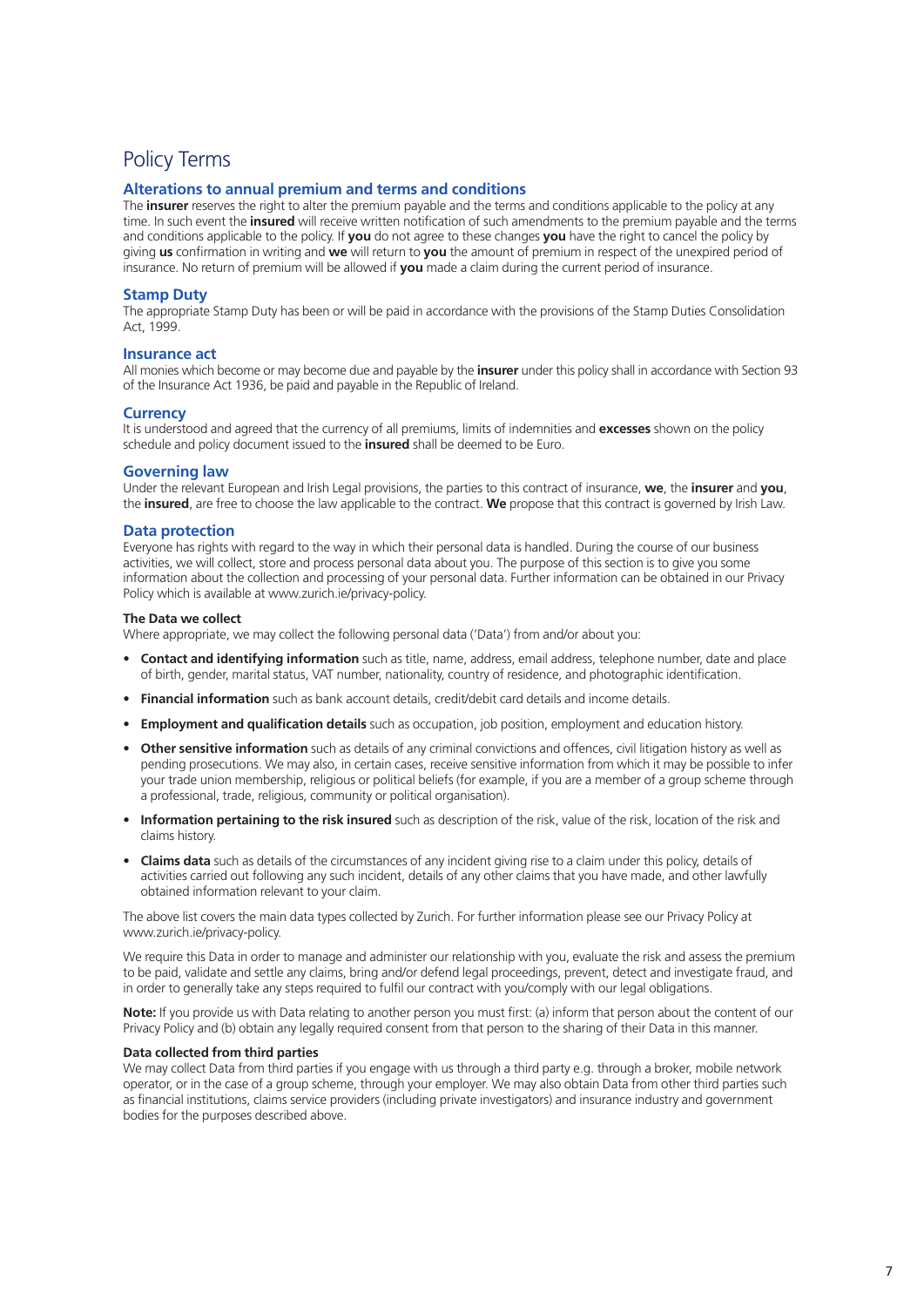#### **What we do with your Data**

We may use, process and store the Data for the following purposes:

• Assessing which insurance products are appropriate for you, risk evaluation, premium setting, policy quotation, premium collection, policy administration, policy renewal, claims assessment, claims processing, claims payment, bringing and/or defending legal proceedings, recovering debt, marketing, statistical analysis, preventing, detecting and investigating fraud, as well as generally taking any steps in order to fulfil our contract with you and comply with our legal obligations.

In order to prevent and detect fraud as well as the non-disclosure of relevant information, Zurich may at any time:

- Share information about you with companies within the Zurich Insurance Group ("the Group") as well as other organisations outside the Group including, where appropriate, private investigators and law enforcement agencies.
- Check your details with fraud prevention agencies, as well as against databases and other sources of information.

In addition, we may check the Data you have provided against international/economic or financial sanctions laws or regulated listings to comply with legal obligations or otherwise to protect our legitimate business interests and/or the legitimate interests of others.

#### **Sharing of Data**

We may share your Data (where appropriate/applicable) as follows:

- With business partners, suppliers, sub-contractors and agents with whom we work and/or engage (including, but not limited to, tied agents, managing general agents, auditors, legal firms, cloud service providers, private investigators, third-party claim administrators and outsourced service providers) to assist us in carrying out business activities which are in our legitimate business interests and where such interests are not overridden by your interests.
- With other companies in the Group, partners of the Group, coinsurance and reinsurance companies located in Ireland and abroad, including outside the European Economic Area ('EEA'). Where transfers take place outside the EEA, we ensure that they are undertaken lawfully and pursuant to appropriate safeguards.
- With any intermediary or third party acting for you.
- In order to comply with our legal obligations, a Court Order or to cooperate with State and regulatory bodies (such as the Revenue Commissioners or the Central Bank of Ireland), as well as with relevant government departments and agencies (including law enforcement agencies).
- On the sale, transfer or reorganisation of our or our Group's business (or any part of it).

For further information regarding the third parties that we may share Data with, please see our Privacy Policy at www.zurich.ie/privacy-policy.

Finally, where you have consented to our doing so, we may share information that you provide to companies within the Group and with other companies that we establish commercial links with so we and they may contact you (by email, SMS, telephone or other appropriate means) in order to tell you about carefully selected products, services or offers that we believe will be of interest to you.

#### **Data Retention**

The time periods for which we retain your Data depend on the purposes for which we use it. We will keep your Data for no longer than is required or legally permitted. Please see our Data Retention Policy at www.zurich.ie/privacy-policy.

#### **Data subject rights**

You have the following rights in relation to your Data which is held by us:

- 1. To ask for details of your Data held by us.
- 2. To ask for a copy of your Data.
- 3. To have any inaccurate or misleading Data rectified.
- 4. To have your Data erased.
- 5. To restrict the processing of your Data in certain circumstances.
- 6. To object to the processing of your Data.
- 7. To transfer your Data to a third party.
- 8. A right not to be subject to automated decision making.
- 9. The right to receive notification of a Data breach.

10.Where processing is based on consent, the right to withdraw such consent.

11. The right to lodge a complaint to the Data Protection Commission.

However, these rights may not be exercised in certain circumstances, such as when the processing of your data is necessary to comply with a legal obligation or for the exercise or defence of legal claims. If you wish to exercise any of your rights in this regard a request must be submitted in writing to our Data Protection Officer (see contact details below). In order to protect your privacy, you may be asked to provide suitable proof of identification before we can process your request.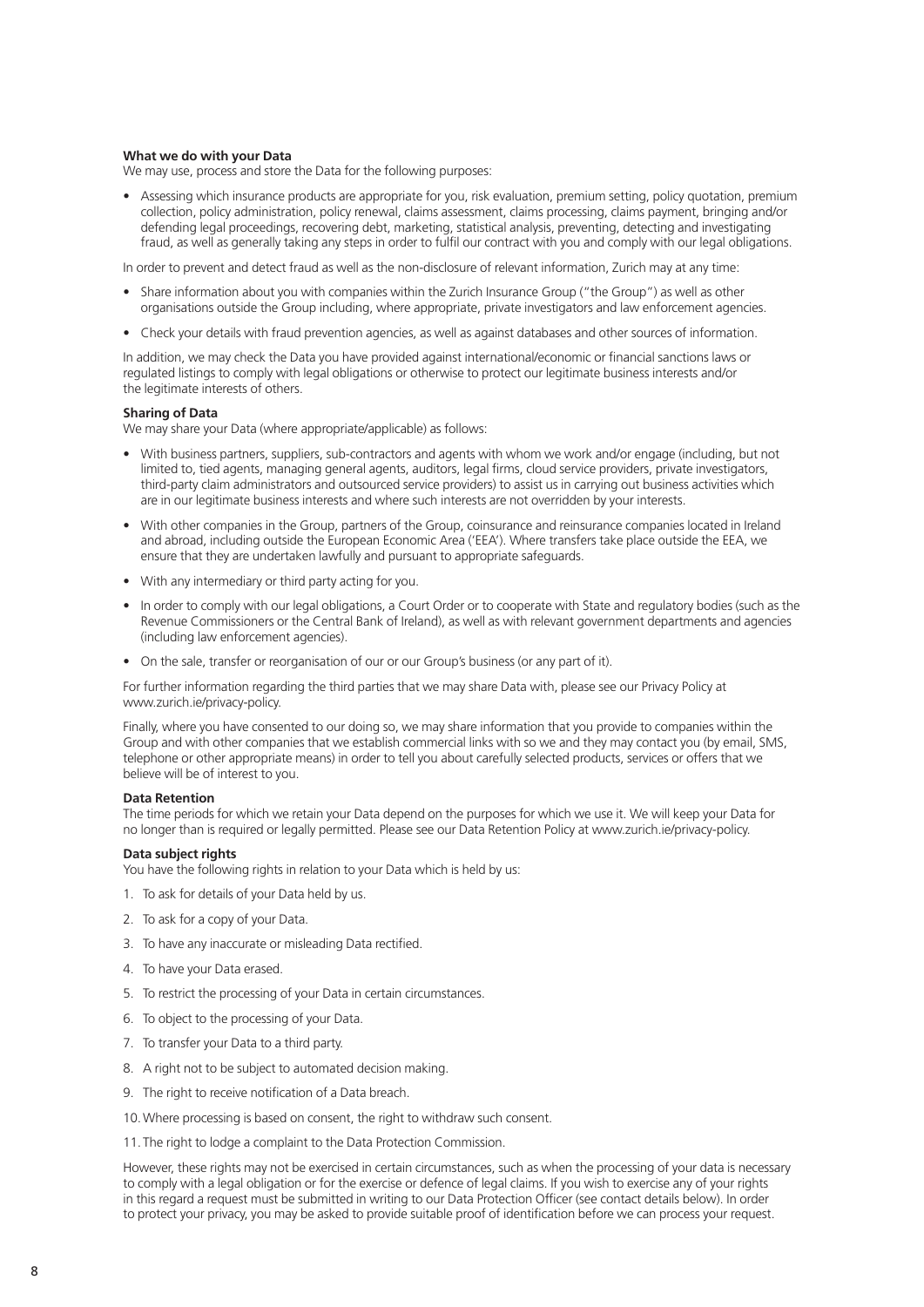#### **Privacy Policy**

Please note that this section (Data Protection) should be reviewed in conjunction with our Privacy Policy which is available online at www.zurich.ie/privacy-policy.

If you have any questions about your Data, you can contact our Data Protection Officer, using the contact details below.

- Zurich Customer Services on 053 915 7775
- dataprotectionofficer@zurich.ie
- Data Protection Officer, Zurich Insurance plc, FREEPOST, Zurich Insurance, PO Box 78, Wexford, Ireland.

#### **Complaints procedure**

If it should happen that you have cause for complaint, either in relation to your policy or any aspect regarding the standard of service, please see the steps outlined below.

- 1. In the first instance, **you** should contact **Phonecover**, Telephone 1850 797 000, or email at info@phonecover.ie
- 2. If the matter remains unresolved to your satisfaction **you** can contact Zurich at (01) 6670666 or alternatively **you** can write to the Customer Services Co-ordinator at PO Box 78, Wexford, or by email to customercare@zurich.ie.
- 3. Alternatively **you** may wish to contact:
	- (i) Financial Services and Pensions Ombudsman Lincoln House, Lincoln Place Dublin 2, D02 VH29 Telephone: (01) 567 7000 Email: info@fspo.ie Website: www.fspo.ie
	- (ii) The Central Bank of Ireland, P.O Box 559, Dublin1. Lo-Call: 1890 77 77 77 or +353 (0) 1 224 5800.

(iii) Insurance Ireland, First Floor, 5 Harbourmaster Place, IFSC, Dublin 1. Telephone: (01) 676 1914.